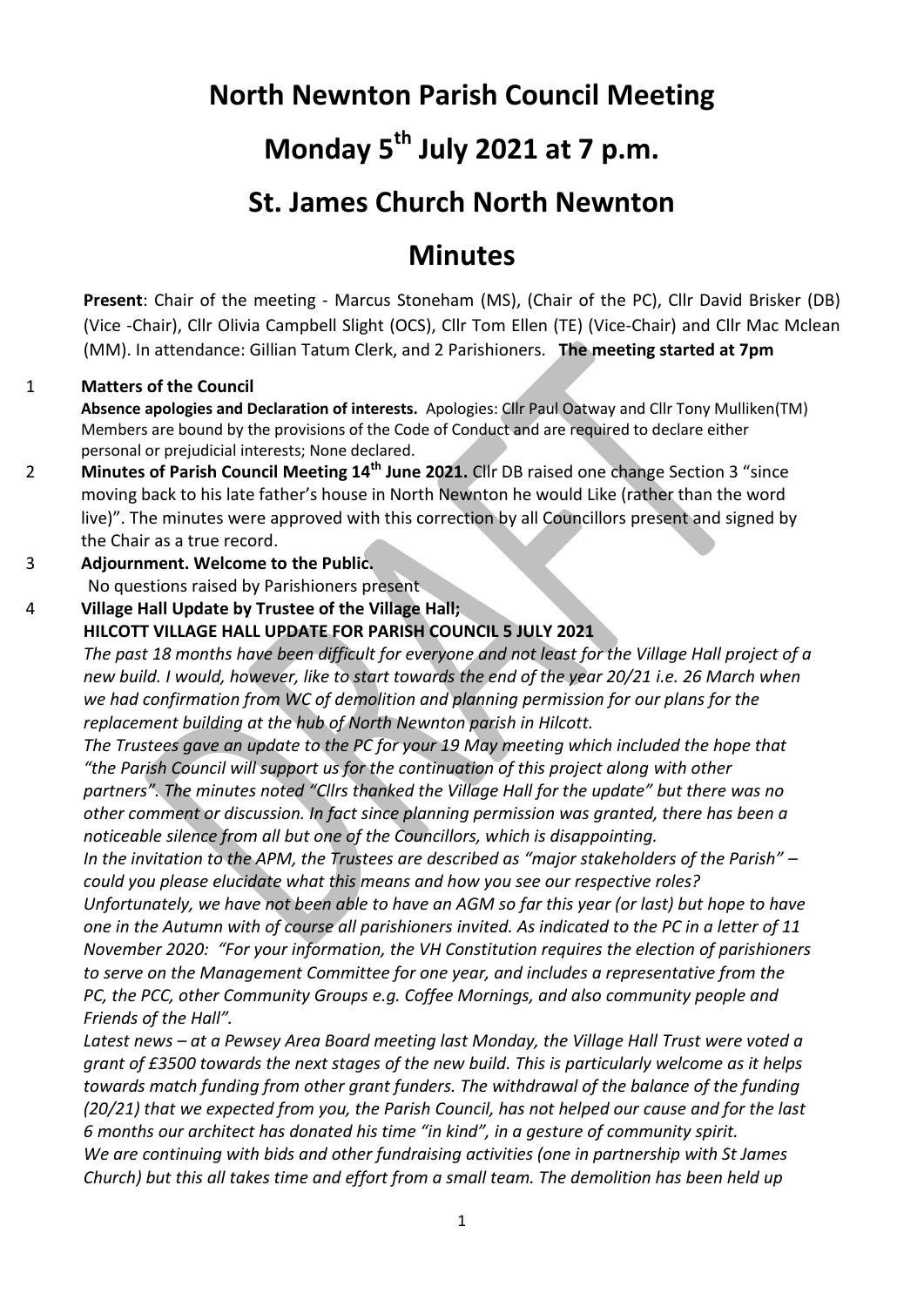*with some problems with SSEN over removal of cables, but we hope to have this resolved shortly. Our latest missive to the parish asked for suggestions on how the community space could be used in the meantime after the demolition has taken place. Finally and again, we express the hope that the Parish Council will support us for the continuation of this project. Carolyn Whistler, On behalf of the Trustees and MC – Hilcott Village Hall* 

Cllr MM remarked congratulations on the area board grant and highlighted that the PC has a budget heading "Parish Space" with £2,105 available for any parish space proposals during the year. Cllr MS commented that any application for this budget will go through the normal process of PC consideration and majority vote. Cllr DB asked for feedback on the latest consultation about use of the vacant space (once demolition has been carried out) feedback includes suggestions for; bench, flowers, wildflower garden, small cabin and playground, child's slide. Trustees are still getting replies to evaluate the ideas. Clerk clarified the request in the Annual meeting of the Parish invitation by email , she had used the term major stakeholder to reflect that the Village Hall Trustees and the Church are along with the PC the major stakeholders in the Parish (we have no school or any other significant body such as a sports club). CW commented that she would have preferred the term Partner to have been used. CW was disappointed in not hearing back from the PC after the planning permission has been granted and wanted moral support from the PC on the project. It was explained by Cllr MS that as a PC it supports many projects, have a lot of items to cover but we are here for advice, moral support providing liaison as required, networking contacts etc. but that any financial proposals have to run through the due process being presented to the PC for consideration and ultimately for Council vote and majority approval in conjunction with the approved annual budget capacity. There was further discussion about the project and CW confirmed that no technical changes had been made to the proposal.

### 5 **Planning Applications for Statutory Consideration**

**1. PL/2021/05984 Notification of proposed works to trees in a conservation area Cherry Tree needs felling as it is diseased and at the end of its useful life. We intend to plant a replacement tree of a native species. THE WHITE HOUSE, STITCHINGS LANE, HILCOTT, PEWSEY, SN9 6LD.** After consideration resoled **"Support for the Application". Action: Clerk to inform Wiltshire Council of the resolution.**

```
2. PL/2021/05993 Notification of proposed works to trees in a conservation area, G1 Conifer 
Hedge – Fell, STADDLESTONES, STITCHINGS LANE, HILCOTT, PEWSEY, SN9 6LD
Cllr MM had viewed from the White House side together with owner of that property and it was 
ascertained that the drawings were inaccurate showing the legal boundary of the property and 
that the box hedge was in the neighbour's garden, with the conifer trees only being within the 
property of Staddlestones. The owner of the box hedge (all within ownership of the White 
House) does not want this hedge removed. After discussion resolved "Object to the 
application, it is not accurate as the box hedge does not belong to the Applicant". Action: 
Clerk to inform Wiltshire Council of the resolution.
3. PL/2021/06249 Notification of proposed works to trees in a conservation area T1 -
                                                                                                Clerk
                                                                                                Clerk
```
**unspecified tree - fell due to large ganoderma bracket at base and cavities at base T2 unspecified tree - reduce lateral limbs over field and road by 2m, MANOR FARM, HILCOTT, SN9 6LE. It was acknowledged that the map was inaccurate showing the location of the trees, however Cllrs knew the trees concerned and unfortunately the terminal nature of the disease and its proximity to nearby property and the Hilcott high street. Resolved "Despite the plan/address being incorrect for the location of the diseased trees, Councillors have no objection". Action: Clerk to inform Wiltshire Council of the resolution.**

**Clerk**

- 6 **Governance Cllr** PO had given apologies; nothing to report from Area Board.
	- **1. Consideration of any Parishioners seeking to join the Parish Council under co-option (1**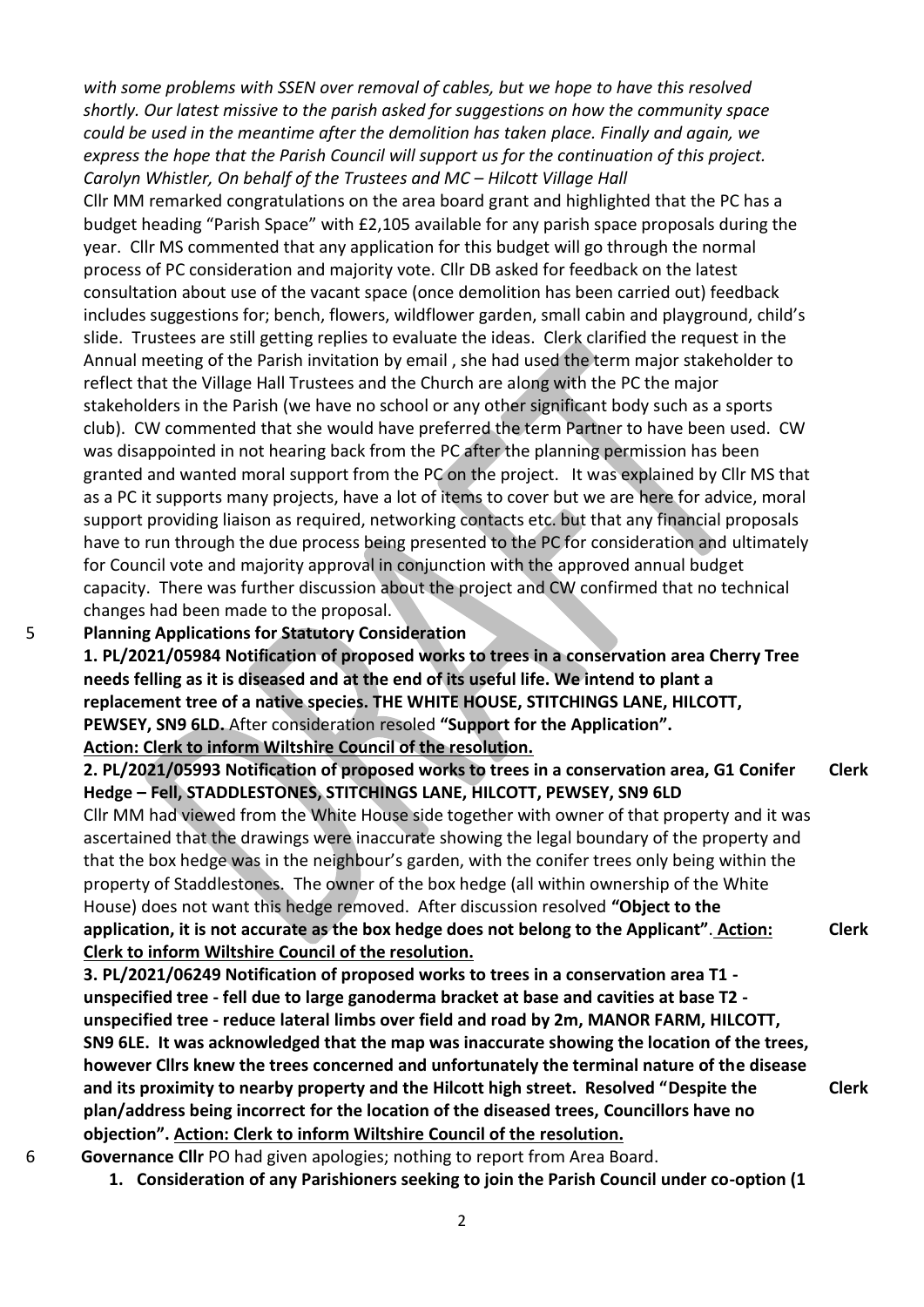**Vacancy);** Sean Devine stood for co-option following the election process and 1 vacancy for the Parish Council. He was duly co-opted onto North Newnton Parish Council and congratulated on his appointment. He signed the Declaration of Acceptance of Office in the presence of the Clerk and Councillors and was also given a copy of the Code of Conduct. **Action: Clerk to ensure Register of Interests Completed and relevant induction documents given to Cllr SD**

- 2. Specialists Areas of Responsibility; clerk had previously circulated table, Cllr TE to attend next PCAP & agreed round robin attendance at Area Board, to decide next one at Sept. Parish meeting. Cllr MM will step down from the Neighbourhood Plan as a lot to do for highways/footpaths. **Action: Clerk to circulate adding details for Cllr SD.**
- 7 **Correspondence and matters arising from previous meetings**
	- **1. Footpath request to facilitate join up to existing right of way, Bridleway 8 (outside our Parish) Woodbridge roundabout/Pewsey road to Parish Boundary**

Cllr MM outlined the parishioner request for a path to begin opposite the Woodbridge Inn along the Pewsey road *(A 345) to the Parish boundary ( the bridge over the river Avon)so that it may link up with the* definitive Bridleway 8 (just outside the Parish Of NN which leads to Upavon). He walked the proposed route, it is currently on a slope, easy to slip into the road and the 150 approx. The stretch is very dangerous with high traffic volume. It appears to be well walked (due to the mud/worn vegetation) by locals for dog walking and for users of the caravan site to get to the bridleway. However he suspects there may be a BT and or PATA optic cables lying along here. He thought the quality of the footpath need not match that of high specification but maybe a surface with a wooden walkway and barriers to separate users from the road could be possible. **Action: Cllr MM will follow up ownership, services, and landowner etc. to explore the possibility of a new walkway.**

- 2. **Road Safety Issues for pedestrians using A345 from Woodbridge roundabout towards Upavon.** This matter had been raised by a local parishioner especially of concern for his son requiring walking along the road daily to access a car share to school. Cllr TE has immediately put up a warning sign to alert drivers to slow down, the situation is at present compounded due to the road closure and diversion through this stretch of the road. Cllr MM has also raised with Wiltshire Councillor PO the possibility of a temporary 30MPH speed limit whilst the diversion was in place. He has reported back that the time taken to achieve this would be past the diversion time requirement. Sympathy was expressed by all Councillors but there are little short term measures we can carry out or seek Wiltshire Council to do. Longer term this stretch is the last phase for the proposed footpath (see 5).
- **3. Waste Bin (dog waste) at X5 bus stop, Upavon Road**; Clerk has written to Wiltshire Council's contractor to ascertain costs and procedure to follow this up, will feedback more information known. It was discussed however rather than a secured bin; maybe a bin could be obtained free standing like the one at Cuttenham Bus Stop. **Action: Clerk to follow up. Clerk**
- 4. **Rushall Road/Woodbridge Close Visibility – Request has been made via CATG for Wiltshire Highways to visit the junction and suggest any improvements possible to the visibility.** Cllr MM reported back that Wiltshire Highways will review this junction when the development (on the old Garage site) is complete. In the meanwhile Cllr MM had asked if the vegetation growing on the road side of the soil heap be cut back (this has been carried out) to help improve visibility from this junction. **Action: Clerk to diary**
- 5. **North Newnton Footpath; update**. Cllr MM reported back the latest situation; CATG have reported that due to PATA fibre optic and BT cables running alongside the next

**Clerk**

**Clerk**

**Cllr** 

**MM**

**Clerk**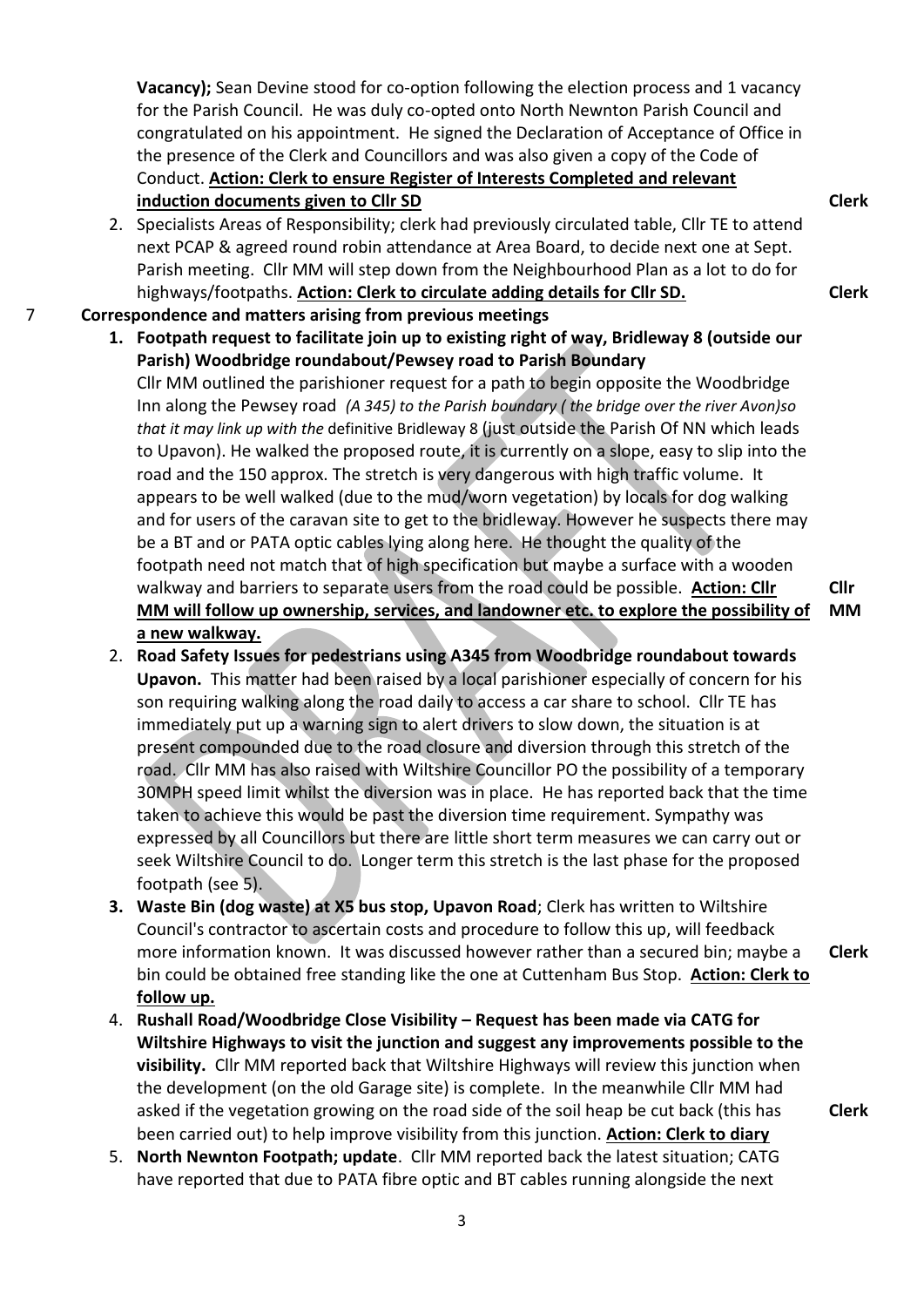section of the proposed route of the footpath, this makes it impractical from a financial viewpoint to continue to progress the route on this stretch. CATG have suggested continuing the footpath on the opposite side of the road, with speed reducing measures to allow pedestrians to cross safely. CATG confirm that highways own land for a 1.2 metre footpath strip from the gate entrance (field with caravan in) to Sundales Property. They do not own the land in front of Sundales. The path in front of the new development (old garage site) will be created by the developers and link Park Road to the boundary with Sundale. A missing link will be in front of Sundales which may not be possible to secure. Cllr MM has had informal discussions with the landowner about this, however CATG nor the Parish Council have no funds to acquire land for the footpath. Cllr MM has requested CATG to draw up a scheme for the footpath on this side of the road up to Sundale, review services, landownership, and design to get a preliminary cost. This would be the last section of the footpath route for Rushall road section. After this has been completed (could take a few years yet) the next phase will be the Woodbridge to Upavon section. (It was noted that Mr Wookey is the landowner of the fields adjacent to this section).

**Summary Action Points** ; **(i) Waiting for Highways design for the footpath on the Caravan field side of the road this to be brought to next meeting if available and also consult formally with owners of Sundale once a detailed drawing of their entrance has been received from Highways. (ii) Junction of Park Road with Rushall road, traffic calming measure required but Highways will only review once the development is completed. (iii) Concerns about the volume and speed of traffic on Upavon road passing residents here to Woodbridge roundabout, no temporary 30MPH speed limit but Cllr PO to pursue the possibility of a weight restriction being imposed on the road to stop over 7.5 tonne traffic to aid road safety. (iv) Walkway from opposite Woodbridge Inn to meet bridleway 8 Cllr MM will look at next steps information required.**

- 8 **Finance** 
	- 1. **Bank Reconciliation for May and budget update**; FO/Clerk had previously circulated; currently £11,319 in treasurers account. All expenditure to budget including some asset costs for the re-positioning of the defibulator.
	- **2.** Cheques ratified Cheques to be ratified; Ch. No. 841 £226.70 Community First Insurance, Ch. No. 842 Clerk Expenses £6.40, Ch. No. 843 £17.31 PPE (visors), Ch. No. 844 £72 Defibulator Insulation Bag, Ch. No. 845 £47.94 Litter Pickers, Ch. No. 846 £50 Internal Audit, Ch. No. 847 Clerk Expenses £16 (ink third cost), Ch. No. 848 Cllr DB for posts, concrete for defib repositioning. **All agreed.**
	- **3. S106 Amendment ;** Cllr MM had an update from Wiltshire Cllr PO Wiltshire Council still not progressed the matter although had suggested payment could be made direct to PC but – but potentially the receivable amount after it had passed through Acorns accounts would be greatly reduced**. Action: Cllr PO to pursue change in S106 agreement**
	- 4. **Request from Wiltshire Citizen's Advice for donation** towards running costs; Clerk outlined the request for support following the hard year of COVID-19 and the additional support being carried out to Parishioners. Resolved unanimously to donate £50 to them. **Action: FO/Clerk to issue cheque. Clerk**

## 9 **Neighbourhood Plan Update.**

Cllrs MM, MS and OCS had not been able to meet. Post July 19<sup>th</sup> Cllrs MS & OCS will now meet and made a commitment to devote a period of time at the next meeting to update all on a review of the situation for our NP. **Action: Cllrs MS & OCS to meet up to take forward the NP Cllrs MS & OCS**

## 10. **Projects**